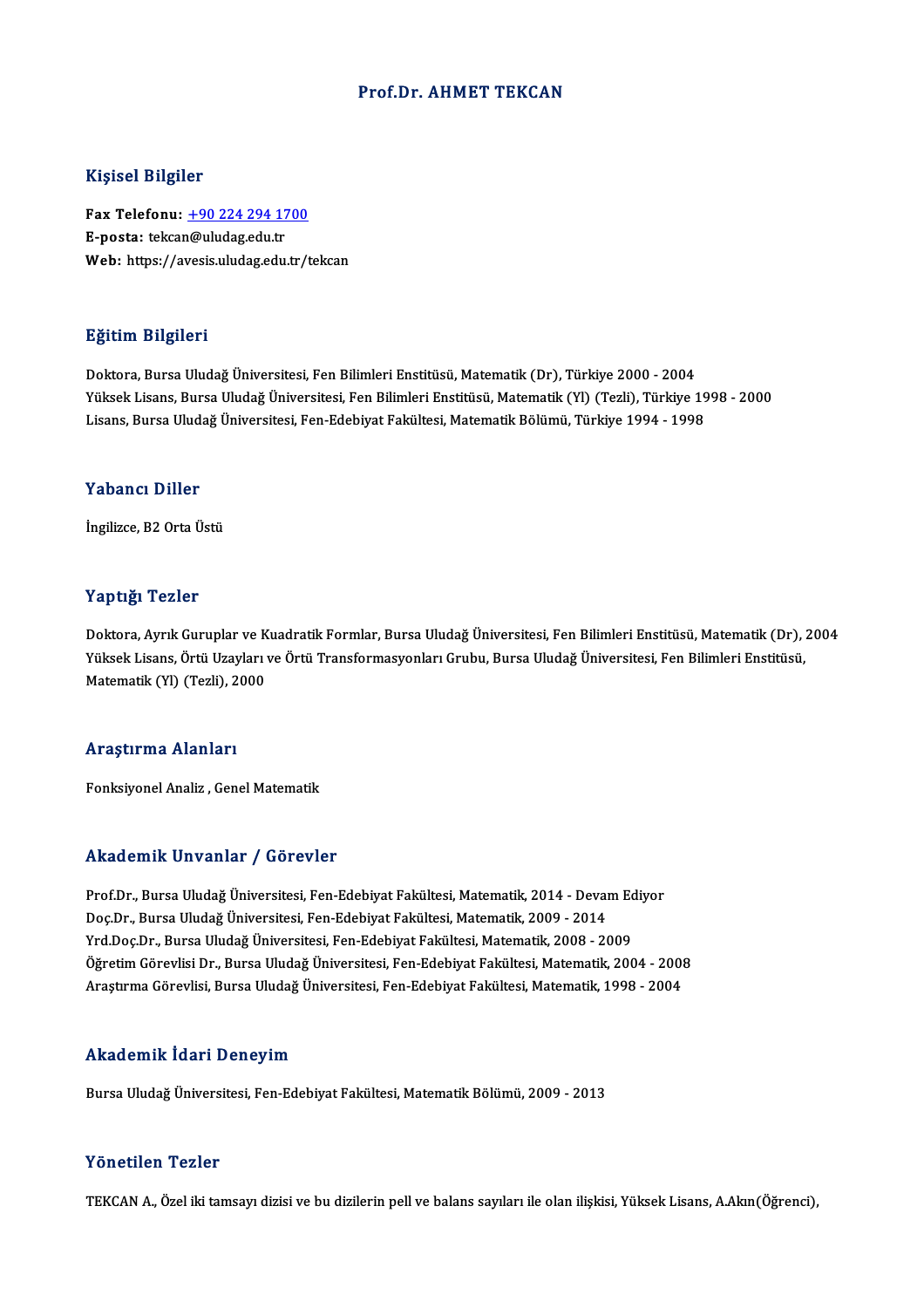2019

2019<br>TEKCAN A., Pozitif tanımlı formlar, bazlar, indefinite formlar, kuadratik idealler ve diophantine denklemleri, Yüksek<br>Lisana S.KUTU U(Öğmansi), 2017 2019<br>TEKCAN A., Pozitif tanımlı formla<br>Lisans, Ş.KUTLU(Öğrenci), 2017<br>TEKCAN A. Genellestirilmiş baler TEKCAN A., Pozitif tanımlı formlar, bazlar, indefinite formlar, kuadratik idealler ve di<br>Lisans, Ş.KUTLU(Öğrenci), 2017<br>TEKCAN A., Genelleştirilmiş balans sayıları, Yüksek Lisans, A.YAZLA(Öğrenci), 2017<br>TEKCAN A., İndefini

Lisans, Ş.KUTLU(Öğrenci), 2017<br>TEKCAN A., Genelleştirilmiş balans sayıları, Yüksek Lisans, A.YAZLA(Öğrenci), 2017<br>TEKCAN A., İndefinite kuadratik formlar ve genelleştirilmiş pell dizileri, Yüksek Lisans, M.TAYAT(Öğrenci), TEKCAN A., Genelleştirilmiş balans sayıları, Yüksek Lisans, A.YAZLA(Öğrenci), 2017<br>TEKCAN A., İndefinite kuadratik formlar ve genelleştirilmiş pell dizileri, Yüksek Lisans, M.<br>TEKCAN A., Balans sayıları ve cebirsel özellik TEKCAN A., İndefinite kuadratik formlar ve genelleştirilmiş pell dizileri, Yüksek Lisans, M.<br>TEKCAN A., Balans sayıları ve cebirsel özellikleri, Yüksek Lisans, M.ESRA(Öğrenci), 2014<br>TEKCAN A., Bazı tamsayı dizileri ve Pell

TEKCAN A., Balans sayıları ve cebirsel özellikleri, Yüksek Lisans, M.ESRA(Öğrenci), 2014<br>TEKCAN A., Bazı tamsayı dizileri ve Pell denklemleri, Doktora, A.ÖZKOÇ(Öğrenci), 2013<br>TEKCAN A., Kuadratik formlar ve diophantine den

# TEKLAN A., Kuadrauk formiar ve diophanune denkiemieri, Tüksek Lisans, H.ALKAN(Ogrenci<br>SCI, SSCI ve AHCI İndekslerine Giren Dergilerde Yayınlanan Makaleler

|       | SCI, SSCI ve AHCI İndekslerine Giren Dergilerde Yayınlanan Makaleler                                             |
|-------|------------------------------------------------------------------------------------------------------------------|
| Ι.    | SOME ALGEBRAIC RELATIONS ON BALANCING NUMBERS<br>Gozeri G. K., Ozkoc A., TEKCAN A.                               |
|       | UTILITAS MATHEMATICA, cilt.103, ss.217-236, 2017 (SCI İndekslerine Giren Dergi)                                  |
| П.    | TRIANGULAR AND SQUARE TRIANGULAR NUMBERS INVOLVING GENERALIZED PELL NUMBERS<br>Ozkoc A., TEKCAN A., Gozeri G. K. |
|       | UTILITAS MATHEMATICA, cilt.102, ss.231-254, 2017 (SCI İndekslerine Giren Dergi)                                  |
| III.  | INDEFINITE QUADRATIC FORMS AND PELL EQUATIONS INVOLVING QUADRATIC IDEALS<br>TEKCAN A.                            |
|       | MATHEMATICAL REPORTS, cilt.19, sa.2, ss.263-279, 2017 (SCI Indekslerine Giren Dergi)                             |
| IV.   | SOME ALGEBRAIC RELATIONS ON INTEGER SEQUENCES INVOLVING OBLONG AND BALANCING<br><b>NUMBERS</b>                   |
|       | TEKCAN A., Ozkoc A., Erasik M. E.                                                                                |
|       | ARS COMBINATORIA, cilt 128, ss.11-31, 2016 (SCI İndekslerine Giren Dergi)                                        |
| V.    | ON ALGEBRAIC IDENTITIES ON A NEW INTEGER SEQUENCE WITH FOUR PARAMETERS                                           |
|       | TEKCAN A., Ozkoc A., Engur M., Ozbek M. E.                                                                       |
|       | ARS COMBINATORIA, cilt.127, ss.225-238, 2016 (SCI İndekslerine Giren Dergi)                                      |
| VI.   | ON POSITIVE DEFINITE QUADRATIC FORMS AND THE EXTENDED HECKE GROUP (H) over-bar (root 2)                          |
|       | Cildir M., Koruoglu O., TEKCAN A.                                                                                |
|       | MATHEMATICAL REPORTS, cilt.18, sa.3, ss.355-361, 2016 (SCI Indekslerine Giren Dergi)                             |
| VII.  | THE INTEGER SEQUENCE $B = B-n(P, Q)$ with PARAMETERS P AND Q                                                     |
|       | Kocapinar C., Ozkoc A., TEKCAN A.                                                                                |
| VIII. | ARS COMBINATORIA, cilt.121, ss.187-200, 2015 (SCI İndekslerine Giren Dergi)                                      |
|       | BALANCING, PELL AND SQUARE TRIANGULAR FUNCTIONS<br>TEKCAN A., Tayat M., Olajos P.                                |
|       | MISKOLC MATHEMATICAL NOTES, cilt.16, sa.2, ss.1219-1231, 2015 (SCI İndekslerine Giren Dergi)                     |
| IX.   | THE NUMBER OF SOLUTIONS OF PELL EQUATIONS $x(2) - ky(2) = N$ AND $x(2) + xy - ky(2) = N$ OVER                    |
|       | $F - p$                                                                                                          |
|       | Tekcan A                                                                                                         |
|       | ARS COMBINATORIA, cilt.102, ss.225-236, 2011 (SCI İndekslerine Giren Dergi)                                      |
| Х.    | Solving some parametric quadratic Diophantine equation over Z and F-p<br>Ozkoc A., TEKCAN A., CANGÜL İ. N.       |
|       | APPLIED MATHEMATICS AND COMPUTATION, cilt.218, sa.3, ss.703-706, 2011 (SCI İndekslerine Giren Dergi)             |
| XI.   | n-UNIVERSAL QUADRATIC FORMS, QUADRATIC IDEALS AND ELLIPTIC CURVES OVER FINITE FIELDS                             |
|       | Tekcan A., Ozkoc A.                                                                                              |
|       | MATHEMATICAL REPORTS, cilt.13, sa.2, ss.205-216, 2011 (SCI Indekslerine Giren Dergi)                             |
| XII.  | Rational Points on Curves over Finite Fields                                                                     |
|       | TEKCAN A., ALKAN H., ÖZKOÇ A., ÇETİN E., CANGÜL İ. N.                                                            |
|       | Ant. Jour. of Mathematics, cilt.7, sa.4, ss.431-437, 2010 (SCI Indekslerine Giren Dergi)                         |
| XIII. | Quadratic Diophantine Equation x(2) - (t(2) - t)y(2) - (4t-2)x + (4t(2)-4t)y=0                                   |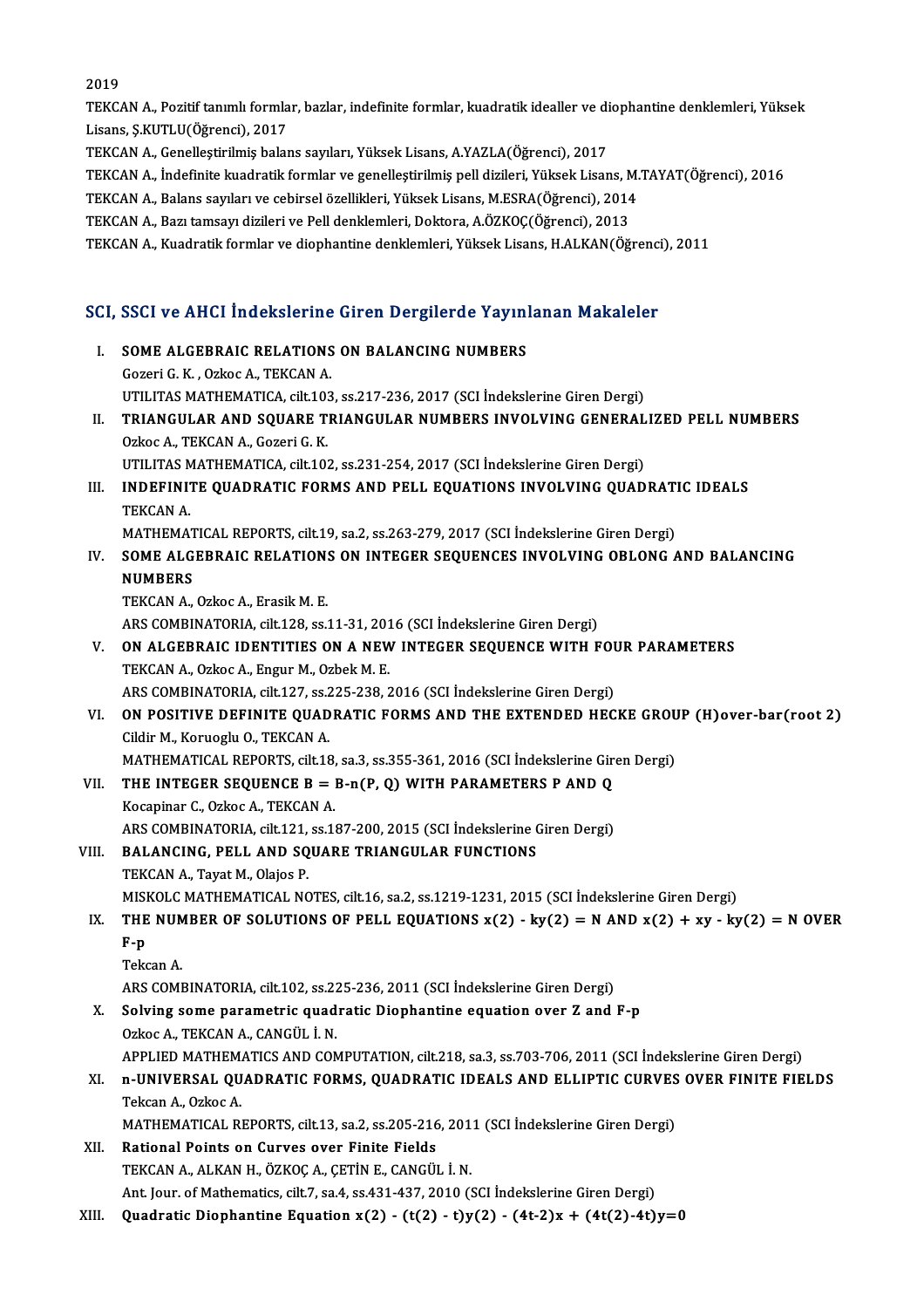Ozkoc A., TEKCAN A. Ozkoc A., TEKCAN A.<br>BULLETIN OF THE MALAYSIAN MATHEMATICAL SCIENCES SOCIETY, cilt.33, sa.2, ss.273-280, 2010 (SCI Ozkoc A., TEKCAN A.<br>BULLETIN OF THE MALAY<br>İndekslerine Giren Dergi)<br>Indefinite Queduatie Ee BULLETIN OF THE MALAYSIAN MATHEMATICAL SCIENC<br>
indekslerine Giren Dergi)<br>XIV. Indefinite Quadratic Forms and their Neighbours<br>
TEVCAN A GYVOC A CANCUL LN

### İndekslerine Giren Dergi)<br>Indefinite Quadratic Forms and<br>TEKCAN A., ÖZKOÇ A., CANGÜL İ. N.<br>Numerisəl Analysis and Annlied Ma Numerical Analysis and Applied Mathematics, AIP Conf. Proc., cilt.1281, ss.1102-1105, 2010 (SCI Expanded Indekslerine Giren Dergi) TEKCAN A., ÖZKOÇ A., CANGÜL İ. N. Numerical Analysis and Applied Mathematics, AIP Conf. Proc., cilt.1281, ss.1102-1105, 2<br>indekslerine Giren Dergi)<br>XV. The Diophantine equation x(2) - (t(2) + t)y(2) - (4t+2)x + (4t(2)+4t)y=0<br>TEVCAN A Orkes A

### **Indekslerine Giren D<br>The Diophantine e<br>TEKCAN A., Ozkoc A.<br>PEVISTA MATEMATI** The Diophantine equation x(2) - (t(2) + t)y(2) - (4t+2)x + (4t(2)+4t)y=0<br>TEKCAN A., Ozkoc A.<br>REVISTA MATEMATICA COMPLUTENSE, cilt.23, sa.1, ss.251-260, 2010 (SCI İndekslerine Giren Dergi)<br>THE RASE ROINTS OF INDEFINITE QUAD TEKCAN A., Ozkoc A.<br>REVISTA MATEMATICA COMPLUTENSE, cilt.23, sa.1, ss.251-260, 2010 (SCI İndekslerine Giren Dergi)<br>XVI. THE BASE POINTS OF INDEFINITE QUADRATIC FORMS IN THE CYCLE AND PROPER CYCLE OF AN

REVISTA MATEMATICA COMPLUTEN<br>THE BASE POINTS OF INDEFINIT<br>INDEFINITE QUADRATIC FORM<br>Teksan A THE BAS<br>INDEFIN<br>Tekcan A.<br>HACETTE INDEFINITE QUADRATIC FORM<br>Tekcan A.<br>HACETTEPE JOURNAL OF MATHEMATICS AND STATISTICS, cilt.36, sa.2, ss.101-114, 2007 (SCI İndekslerine Giren<br>Dergi)

Tekcan<br>HACET<br>Dergi)<br>Prene: HACETTEPE JOURNAL OF MATHEMATICS AND STATISTICS, cilt.36, sa.2, ss.101-<br>Dergi)<br>XVII. Proper cycles of indefinite quadratic forms and their right neighbors<br>Telsen A

## Dergi)<br>**Proper c**<br>Tekcan A.<br>APPLICAT Proper cycles of indefinite quadratic forms and their right neighbors<br>Tekcan A.<br>APPLICATIONS OF MATHEMATICS, cilt.52, sa.5, ss.407-415, 2007 (SCI İndekslerine Giren Dergi)<br>SOME REMARKS ON INDEFINITE RINARY QUADRATIC FORMS

### Tekcan A.<br>APPLICATIONS OF MATHEMATICS, cilt.52, sa.5, ss.407-415, 2007 (SCI Indekslerine Giren Dergi)<br>XVIII. SOME REMARKS ON INDEFINITE BINARY QUADRATIC FORMS AND QUADRATIC IDEALS<br>Tekcan A. APPLICAT<br>SOME RE<br>Tekcan A.<br>HACETTE

SOME REMARKS ON INDEFINITE BINARY QUADRATIC FORMS AND QUADRATIC IDEALS<br>Tekcan A.<br>HACETTEPE JOURNAL OF MATHEMATICS AND STATISTICS, cilt.36, sa.1, ss.27-36, 2007 (SCI İndekslerine Giren<br>Dergi) Tekcan<br>HACET<br>Dergi)

## Dergi)<br>Diğer Dergilerde Yayınlanan Makaleler

- Iger Dergilerde Yayınlanan Makaleler<br>I. Balcobalancing Numbers and Balcobalancers<br>Teken A. ViduaM Tekcan<br>Balcobalancing N<br>Tekcan A., Yıldız M.<br>Creative Mathemati
	-

Tekcan A., Yıldız M.<br>Creative Mathematics and Informatics, cilt.30, sa.2, ss.203-222, 2021 (Diğer Kurumların Hakemli Dergileri)

- Tekcan A., Yıldız M.<br>Creative Mathematics and Inform<br>II. k-Almost Balancing Numbers<br>TEKCAN A Creative Ma<br><mark>k-Almost</mark> l<br>TEKCAN A.<br>INTERNATI
	-

k-Almost Balancing Numbers<br>TEKCAN A.<br>INTERNATIONAL JOURNAL OF APPLIED MATHEMATICS & STATISTICS, cilt.60, sa.3, ss.82-89, 2021 (ESCI TEKCAN A.<br>INTERNATIONAL JOURNA<br>İndekslerine Giren Dergi)<br>† sebelanging numbora Indekslerine Giren Dergi)

### III. t-cobalancing numbers and t-cobalancers<br>TEKCAN A., Erdem A.

t-cobalancing numbers and t-cobalancers<br>TEKCAN A., Erdem A.<br>NOTES ON NUMBER THEORY AND DISCRETE MATHEMATICS, cilt.26, sa.1, ss.45-58, 2020 (ESCI İndekslerine Giren<br>Dergi) TEKCA<br>NOTES<br>Dergi)<br>Sums NOTES ON NUMBER THEORY AND DISCRETE MATHEMATICS, cilt.26<br>Dergi)<br>IV. Sums and Spectral Norms of All Almost Balancing Numbers<br>TEVCAN A

## Dergi)<br>IV. Sums and Spectral Norms of All Almost Balancing Numbers<br>TEKCAN A.

Creative Mathematics and Informatics, cilt.28, sa.2, ss.203-214, 2019 (Diğer Kurumların Hakemli Dergileri)

## TEKCAN A.<br>Creative Mathematics and Informatics, cilt.28, sa.2, ss.203-214, 2019 (<br>V. Almost balancing, triangular and square triangular numbers<br>TEVCAN A Creative Ma<br>**Almost ba<br>TEKCAN A.**<br>NOTES ON

Almost balancing, triangular and square triangular numbers<br>TEKCAN A.<br>NOTES ON NUMBER THEORY AND DISCRETE MATHEMATICS, cilt.25, sa.1, ss.108-121, 2019 (ESCI İndekslerine<br>Ciron Dergi) TEKCAN A.<br>NOTES ON NI<br>Giren Dergi)<br>Some Alseb NOTES ON NUMBER THEORY AND DISCRETE MATHEMATICS, cilt.25, sa.1, ss.108-1<br>Giren Dergi)<br>VI. Some Algebraic Relations on an Integer Sequence with Fixed Parameter<br>ÖZVOC ÖZTÜPK A TEVCAN A

### Giren Dergi)<br>Some Algebraic Relations o<br>ÖZKOÇ ÖZTÜRK A., TEKCAN A.<br>Asta Universitatis Anulansis, sil Some Algebraic Relations on an Integer Sequence with Fixed Parameter<br>ÖZKOÇ ÖZTÜRK A., TEKCAN A.<br>Acta Universitatis Apulensis, cilt.58, ss.53-66, 2019 (Diğer Kurumların Hakemli Dergileri)<br>Base points, bases and positive def Acta Universitatis Apulensis, cilt.58, ss.53-66, 2019 (Diğer Kurumların Hakemli Dergileri)

ÖZKOÇ ÖZTÜRK A., TEKCAN A.<br>Acta Universitatis Apulensis, cilt.58, ss.53-66, 2019 (I<br>VII. Base points, bases and positive definite forms<br>TEKCAN A., Kutlu S.

ASIAN-EUROPEAN JOURNAL OF MATHEMATICS, cilt.11, sa.2, 2018 (ESCI İndekslerine Giren Dergi)

### VIII. Finding the Fundamental Solutions of the Pell Equation  $x{2}-dy{2}=\pm 1$  by determining the Right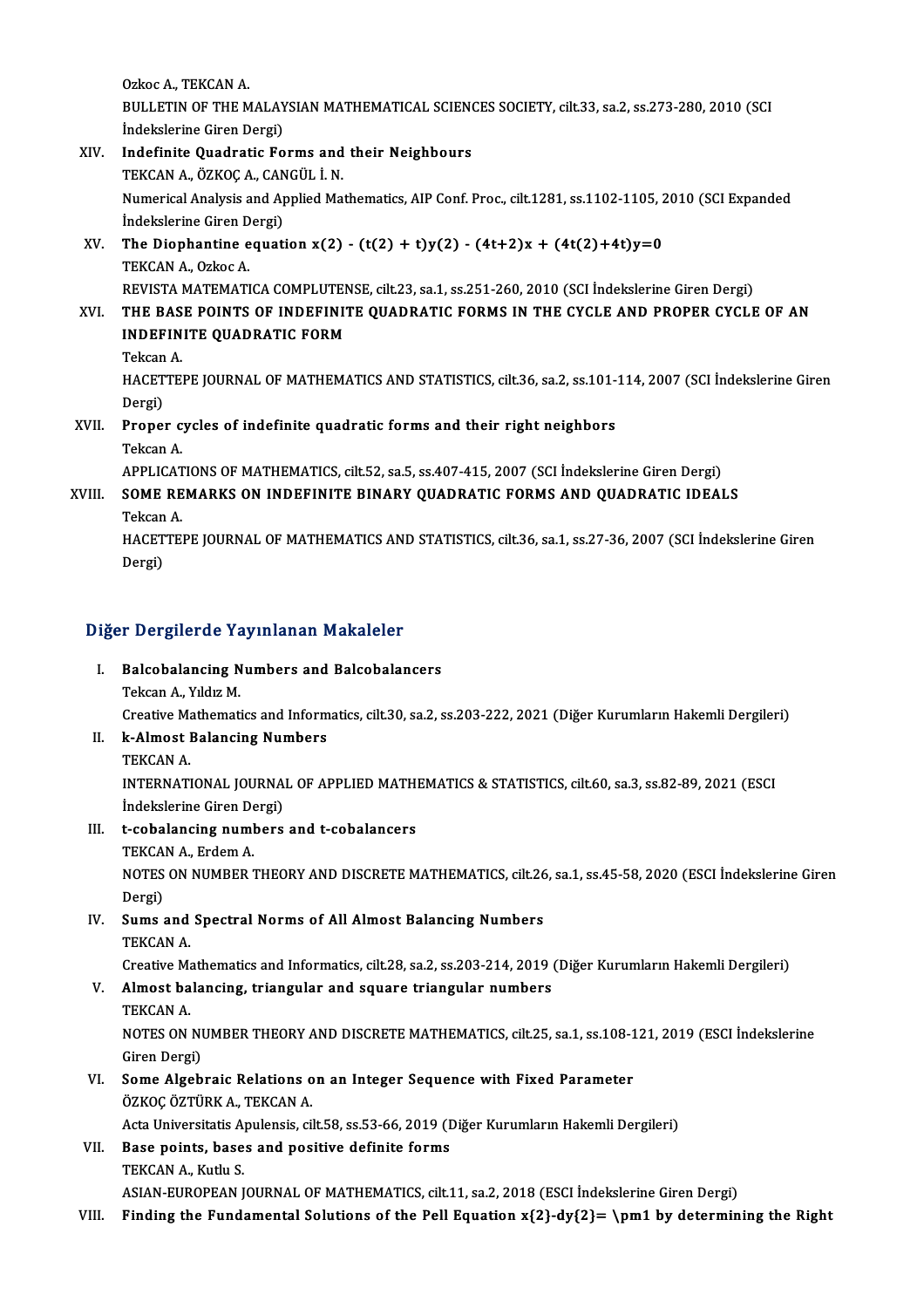Neighbor of  $F=(d,0,-1)$ TEKCAN A., KARADENİZ GÖZERİ G. Neighbor of F=(d,0,-1)<br>TEKCAN A., KARADENİZ GÖZERİ G.<br>Libertas Mathematica, cilt.38, sa.1, ss.1-13, 2018 (Diğer Kurumların Hakemli Dergileri)<br>Quadratia Ideala Indefinite Quadratia Ferme and Seme Spesifia Dienbentine IX. Quadratic Ideals, Indefinite Quadratic Forms and Some Specific Diophantine Equations<br>TEKCAN A., Kutlu S. Libertas Mathemati<br>Quadratic Ideals,<br>TEKCAN A., Kutlu S.<br>POLETIM SOCIEDAL Quadratic Ideals, Indefinite Quadratic Forms and Some Specific Diophantine Equations<br>TEKCAN A., Kutlu S.<br>BOLETIM SOCIEDADE PARANAENSE DE MATEMATICA, cilt.36, sa.3, ss.173-192, 2018 (ESCI İndekslerine Giren<br>Dergi) TEKCA<br>BOLET<br>Dergi)<br>t Palar BOLETIM SOCIEDADE PARANAENSE DE MATEMATICA, cilt.36, sa.3, ss.173-192, 2018 (ESCI İndeksleri<br>Dergi)<br>X. t-Balancing Numbers, Pell Numbers and Square Triangular Numbers. 33(2017), 133-146<br>TEKCAN A Yarla A Dergi)<br>t-Balancing Numb<br>TEKCAN A., Yazla A.<br>Acta Mathamatica A. t-Balancing Numbers, Pell Numbers and Square Triangular Numbers. 33(2017), 133-146<br>TEKCAN A., Yazla A.<br>Acta Mathematica Academiae Paedagogicae Nyíregyháziensis, cilt.33, ss.133-146, 2017 (Diğer Kurumların Hakemli<br>Dergileri TEKCAN A<br>Acta Mathe<br>Dergileri)<br>The Integ Acta Mathematica Academiae Paedagogicae Nyíregyháziensis, cilt.33, ss.133-146, 2017 (Diğer Kurumların<br>Dergileri)<br>XI. The Integer Sequence a\_{n} and its Relationship with Pell, Pell-Lucas and Balancing Numbers<br>Alm A. TEKCAN Dergileri)<br>XI. The Integer Sequence a\_{n} and its Relationship with Pell, Pell-Lucas and Balancing Numbers<br>Akın A., TEKCAN A. The Integer Sequence a\_{n} and its Relationship with Pell, Pell-Lucas and Balancing Number<br>Akın A., TEKCAN A.<br>Annales Univ. Sci. Budapest., Sect. Comp, cilt.46, ss.275-288, 2017 (Diğer Kurumların Hakemli Dergileri)<br>The Pel Akın A., TEKCAN A.<br>Annales Univ. Sci. Budapest., Sect. Comp, cilt.46, ss.275-288, 2017 (Diğer Kurumların Hakemli I<br>XII. The Pell Equation x {2}-(k {2}-2)y {2}=1 and the Corresponding Integer Sequence<br>Alpp A. TEVCAN A Annales Univ. Sci. B<br>The Pell Equation<br>Akın A., TEKCAN A.<br>Annales Univ. Sci. B The Pell Equation x {2}-(k {2}-2)y {2}=1 and the Corresponding Integer Sequence<br>Akın A., TEKCAN A.<br>Annales Univ. Sci. Budapest., Sect. Comp., cilt.46, ss.303-325, 2017 (Diğer Kurumların Hakemli Dergileri)<br>On k balanging nu Akın A., TEKCAN A.<br>Annales Univ. Sci. Budapest.<br>XIII. **On k-balancing numbers** Annales Univ. Sci. Bu<br>**On k-balancing nu:**<br>Ozkoc A., TEKCAN A.<br>NOTES ON NUMBER On k-balancing numbers<br>Ozkoc A., TEKCAN A.<br>NOTES ON NUMBER THEORY AND DISCRETE MATHEMATICS, cilt.23, sa.3, ss.38-52, 2017 (ESCI İndekslerine Giren<br>Denzi) Ozkoc<br>NOTES<br>Dergi)<br>Letter NOTES ON NUMBER THEORY AND DISCRETE MATHEMATICS, cilt.23, sa.3, ss.38-52, 2017 (ESCI Indekslerine Gir<br>Dergi)<br>XIV. Letter to the Editor: Disproof the Conjecture Related to the Pell Equation x{2}-D y{2}=2 by Özen Dergi<br>Lette<br>Özer<br><sup>TEVC</sup> Letter to 1<br>Özer<br>TEKCAN A.<br>Adv. in The Özer<br>TEKCAN A.<br>Adv. in Theor. and App. Maths., cilt.9, sa.1, ss.49-59, 2014 (Diğer Kurumların Hakemli Dergileri)<br>Conoralired Pell Numbers Balanging Numbers and Binery Quadratis Forms TEKCAN A.<br>Adv. in Theor. and App. Maths., cilt. 9, sa. 1, ss. 49-59, 2014 (Diğer Kurumların Hakemli<br>XV. Generalized Pell Numbers Balancing Numbers and Binary Quadratic Forms<br>TEKCAN A.. MERVE T. Adv. in Theor. and App<br>Generalized Pell Nu<br>TEKCAN A., MERVE T.<br>Creative Mathematics Creative Mathematics and Informatics, cilt.23, sa.1, ss.115-122, 2014 (Diğer Kurumların Hakemli Dergileri) TEKCAN A., MERVE T.<br>Creative Mathematics and Informatics, cilt.23, sa.1, ss.115-122, 2014 (Diğer Kurumların Hakemli Derg<br>XVI. The Diophantine Equation 8x^{2}-y^{2}+8x(1+t)+(2t+1)^{2} and t-Balancing Numbers<br>TEVCAN A. MERVE Creative Mathematics and Informatics, ci<br>The Diophantine Equation 8x^{2}-y<br>TEKCAN A., MERVE T., MELTEM ESRAÖ. The Diophantine Equation 8x^{2}-y^{2}+8x(1+t)+(2t+1)^{2} and t-Bala<br>TEKCAN A., MERVE T., MELTEM ESRA Ö.<br>ISR Combinatorics, cilt.897834, ss.1-5, 2014 (Diğer Kurumların Hakemli Dergileri)<br>Seguences of Bight and Left Neighbor TEKCAN A., MERVE T., MELTEM ESRA Ö.<br>ISR Combinatorics, cilt.897834, ss.1-5, 2014 (Diğer Kurumların Hakemli Dergileri)<br>XVII. Sequences of Right and Left Neighbors of Six Type Indefinite Binary Quadratic Forms and their<br> ISR Combinatorics, cilt.897834, ss.1-5, 2014 (Diğer Kurumların Hakemli Dergileri)<br>Sequences of Right and Left Neighbors of Six Type Indefinite Binary Qua<br>Proper Automorphisms<br>TEKCAN A., ÖZKOÇ A., MELTEM ESRA Ö. Sequences of Right and Left Neighb<br>Proper Automorphisms<br>TEKCAN A., ÖZKOÇ A., MELTEM ESRA Ö.<br>Jour of Mathe Sgit Adu Ann silt 20.001 Proper Automorphisms<br>TEKCAN A., ÖZKOÇ A., MELTEM ESRA Ö.<br>Jour. of Maths. Sci.: Adv. App, cilt.20, ss.1-19, 2013 (Diğer Kurumların Hakemli Dergileri)<br>Pell Ferm and Pell Fauetien via Oblang Numbars XVIII. Pell Form and Pell Equation via Oblong Numbers<br>TEKCAN A., ÖZKOÇ A. Jour. of Maths. Sci.: Ac<br>Pell Form and Pell<br>TEKCAN A., ÖZKOÇ A.<br>Serdice Math Jour...ci Pell Form and Pell Equation via Oblong Numbers<br>TEKCAN A., ÖZKOÇ A.<br>Serdica Math. Jour., cilt.39, ss.37-52, 2013 (Diğer Kurumların Hakemli Dergileri)<br>Positive Definite Binary Quadratis Forms and Madules aver a Field TEKCAN A., ÖZKOÇ A.<br>Serdica Math. Jour., cilt.39, ss.37-52, 2013 (Diğer Kurumların Hakemli Dergile<br>XIX. Positive Definite Binary Quadratic Forms and Modules over a Field<br>TEKCAN A Serdica Ma<br>Positive D<br>TEKCAN A.<br>Soutboost / Positive Definite Binary Quadratic Forms and Modules over a Field<br>TEKCAN A.<br>Southeast Asian Bulletin of Mathematics, cilt.36, ss.419-426, 2012 (Diğer Kurumların Hakemli Dergileri)<br>On Kanneker Numbers TEKCAN A.<br>Southeast Asian Bulletin o<br>XX. **On Kaprekar Numbers**<br>TEKCAN A. Southeast A<br>**On Kaprel**<br>TEKCAN A. Advances in Theoretical and App. Maths., cilt.7, sa.1, ss.43-50, 2012 (Diğer Kurumların Hakemli Dergileri) XXI. Some Algebraic Identities on the Integer Sequence Associated with Imaginary Quadratic Number Advances in Theoretical and App. M<br>Some Algebraic Identities on th<br>Field \mathbb{Q}(\sqrt{-163})<br>TEKCAN A Some Alge<br>Field \ma<br>TEKCAN A.<br>Selgyk Jour Field \mathbb{Q}(\sqrt{-163})<br>TEKCAN A.<br>Selçuk Journal of Applied Mathematics, cilt.12, sa.1, ss.149-160, 2011 (Diğer Kurumların Hakemli Dergileri)<br>Ronnecentations of Bositive Integers by Bositive Quedratis Forms TEKCAN A.<br>Selçuk Journal of Applied Mathematics, cilt.12, sa.1, ss.149-160, 2011 (Diğe<br>XXII. Representations of Positive Integers by Positive Quadratic Forms<br>TEKCAN A., ÖZKOÇ A., GEZER B., BİZİM O. Selçuk Journal of Applied Mathematics, cil<br>Representations of Positive Integers<br>TEKCAN A., ÖZKOÇ A., GEZER B., BİZİM O.<br>Soutbeest Asian Bulletin of Mathematics Southeast Asian Bulletin of Mathematics, cilt.35, sa.1, ss.137-148, 2011 (ESCI Indekslerine Giren Dergi)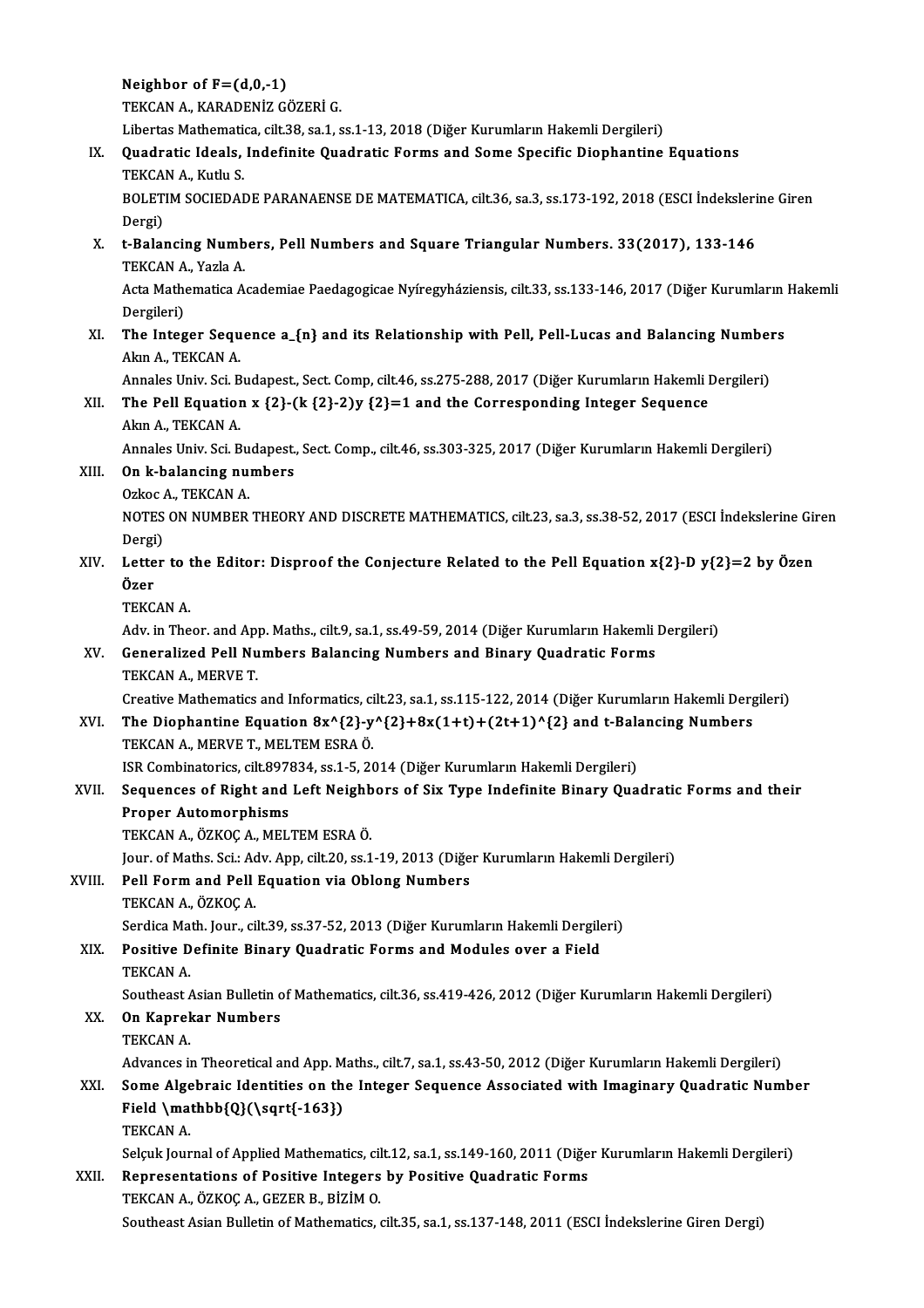| XXIII.       | Principal Indefinite Quadratic Forms and Singular Curves over Finite Fields<br>TEKCAN A.                       |
|--------------|----------------------------------------------------------------------------------------------------------------|
|              | Southeast Asian Bulletin of Mathematics, cilt.35, sa.5, ss.859-867, 2011 (Diğer Kurumların Hakemli Dergileri)  |
| XXIV.        | Continued Fraction Expansion of \sqrt{D} and Pell Equation $x^{(2)-Dy^{2}=1}$<br>TEKCAN A.                     |
|              | Mathematica Moravica, cilt.15, sa.2, ss.19-27, 2011 (Diğer Kurumların Hakemli Dergileri)                       |
| XXV.         | Neighbors of Indefinite Binary Quadratic Forms                                                                 |
|              | TEKCAN A                                                                                                       |
|              | I.J.of Comp.and M.Sci, cilt.5, sa.1, ss.16-22, 2011 (Diğer Kurumların Hakemli Dergileri)                       |
| XXVI.        | Quadratic Forms Elliptic Curves and Integer Sequence                                                           |
|              | TEKCAN A., ÖZKOÇ A., ÇETİN E., ALKAN H., CANGÜL İ. N.                                                          |
|              | Acta Universitatis Apulensis, cilt.25, ss.9-30, 2011 (Diğer Kurumların Hakemli Dergileri)                      |
| XXVII.       | n Universal Quadratic Forms and Quadratic Forms over Finite Fields<br>TEKCAN A., ÖZKOÇ A.                      |
|              | Bulletin of Irish Math. Society, cilt.65, ss.11-21, 2010 (Diğer Kurumların Hakemli Dergileri)                  |
| XXVIII.      | <b>Elliptic Divisibility Sequences over Finite Fields</b>                                                      |
|              | GEZER B., TEKCAN A., BİZİM O.                                                                                  |
|              | Int. Journal of Comp. and Math.Sci., cilt.4, sa.1, ss.12-19, 2010 (Diğer Kurumların Hakemli Dergileri)         |
| XXIX.        | The Diophantine Equation $x^{(2)-Py^{(2)}=Q$                                                                   |
|              | TEKCAN A., ÖZKOÇ A., CANAN K., ALKAN H.                                                                        |
|              | Int. Jour. of Comp. and Math.Sci., cilt.4, sa.2, ss.59-62, 2010 (Diğer Kurumların Hakemli Dergileri)           |
| XXX.         | The Cubic Congruence $x^{\{3\}+ax^{\{2\}+bx+c\q quiv\ 0(\mod p)$ and Binary Quadratic Forms                    |
|              | $F(x,y) = ax^{(2)} + bxy + cy^{(2)}$ II<br><b>TEKCAN A</b>                                                     |
|              | Acta Universitatis Apulensis, cilt.22, ss.53-63, 2010 (Diğer Kurumların Hakemli Dergileri)                     |
| XXXI.        | On Cycles and Products of Ideals and Corresponding Indefinite Quadratic Forms<br>TEKCAN A., ÖZKOÇ A., ALKAN H. |
|              | Comptes rendus mathématiques-Math. Reports, cilt.32, sa.2, ss.40-51, 2010 (Diğer Kurumların Hakemli Dergileri) |
| XXXII.       | Positive Definite Quadratic Forms Elliptic Curves and Cubic Congruences<br>TEKCAN A.                           |
|              | Inter. Jour. of Comp. and Math Sci, cilt.4, sa.2, ss.100-104, 2010 (Diğer Kurumların Hakemli Dergileri)        |
| XXXIII.      | On the Cycles of Indefinite Quadratic Forms and Cycles of Ideals II<br><b>TEKCAN A</b>                         |
|              | Southeast Asian Bulletin of Mathematics, cilt.34, ss.185-192, 2010 (Diğer Kurumların Hakemli Dergileri)        |
| XXXIV.       | The Family of Indefinite Binary Quadratic Forms and Elliptic Curves over Finite Fields                         |
|              | ÖZKOÇ A., TEKCAN A.<br>General Mathematics, cilt.18, sa.4, ss.3-17, 2010 (Diğer Kurumların Hakemli Dergileri)  |
| XXXV         | The Elliptic Curves $y^{(2)}=x^{(3)}-1728x$ over Finite Fields                                                 |
|              | TEKCAN A.                                                                                                      |
|              | Journal of Algebra, Number Theory: Advances and Applications, cilt.1, sa.1, ss.61-74, 2009 (Diğer Kurumların   |
|              | Hakemli Dergileri)                                                                                             |
| <b>XXXVI</b> | The Number of Rational Points on Singular Curves $y(2)=x(x-a)(2)$ over Finite Fields                           |
|              | $\mathbf{F}_{p}$                                                                                               |
|              | TEKCAN A.                                                                                                      |
|              | Int. Journal of Comp.and Math.Sci., cilt.3, sa.1, ss.14-17, 2009 (Diğer Kurumların Hakemli Dergileri)          |
| XXXVII.      | Positive Definite Binary Quadratic Forms Quadratic Congruences and Singular Curves<br>TEKCAN A, ÖZKOÇ A        |
|              | Comptes rendus mathématiques-Mathematical Reports, cilt.31, sa.2, ss.53-64, 2009 (Diğer Kurumların Hakemli     |
|              | Dergileri)                                                                                                     |
| XXXVIII.     | Quadratic Irrationals Quadratic Ideals and Indefinite Quadratic Forms II<br>TEKCAN A., ÖZKOÇ A.                |
|              |                                                                                                                |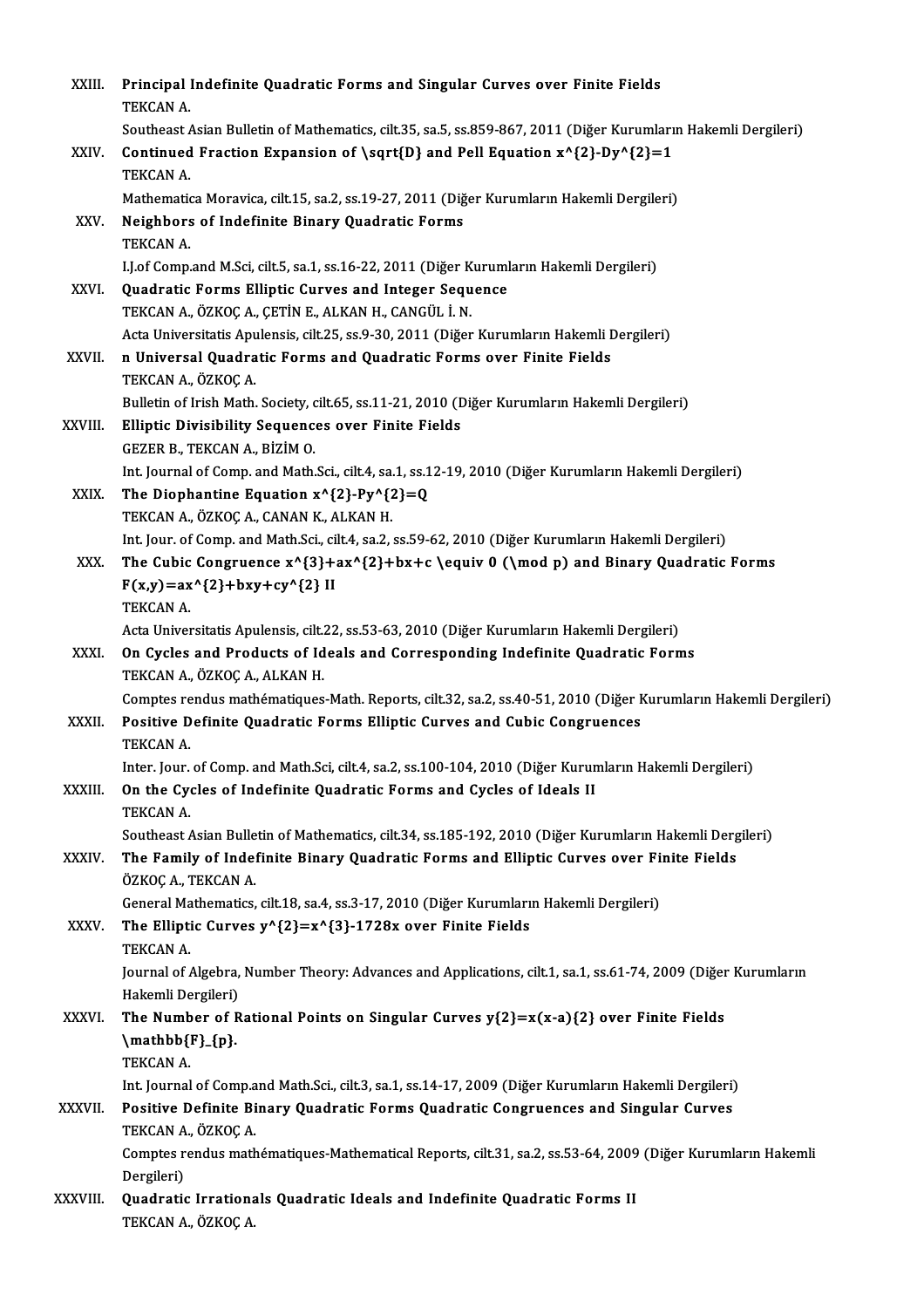|              | Int. Jour. of Comp.and Math. Sci., cilt.3, sa.2, ss.56-59, 2009 (Diğer Kurumların Hakemli Dergileri)                                         |
|--------------|----------------------------------------------------------------------------------------------------------------------------------------------|
| <b>XXXIX</b> | Representation of Integers by Quadratic Forms in Several Variables<br>TEKCAN A                                                               |
|              | Creative Maths. and Infor., cilt.18, sa.1, ss.65-75, 2009 (Diğer Kurumların Hakemli Dergileri)                                               |
| XL.          | The Diophantine Equation $y^{2}-2yx-3=0$ and Corresponding Curves over $\mathbf{F}_{p}$<br>TEKCAN A., ÖZKOÇ A., ALKAN H.                     |
|              | Int. Journal of Comp.and Math.Sci, cilt.3, sa.6, ss.260-263, 2009 (Diğer Kurumların Hakemli Dergileri)                                       |
| XLI.         | A Tekcan. The Pell Equation $x{2}-(k{2}-k)y{2}=2{t}$ .<br><b>TEKCAN A</b>                                                                    |
|              | Int. Jour. of Comp. and Math. Sci, cilt.2, sa.1, ss.5-9, 2008 (Diğer Kurumların Hakemli Dergileri)                                           |
| XLII.        | Some Relations Involving the Sums of Fibonacci Numbers<br>TEKCAN A., ÖZKOÇ A., GEZER B., BİZİM O.                                            |
|              | Proceedings of the Jangjeon Math. Soc., cilt.11, sa.1, ss.1-12, 2008 (Diğer Kurumların Hakemli Dergileri)                                    |
| XLIII.       | The Number of Rational Points on Elliptic Curves and Circles over Finite Fields<br>GEZER B., TEKCAN A., BİZİM O.                             |
|              | Int. Journal of Comp.and Math.Sci, cilt.2, sa.2, ss.58-63, 2008 (Diğer Kurumların Hakemli Dergileri)                                         |
| XLIV.        | Elliptic Curves Conics and Cubic Congruences Associated with Indefinite Binary Quadratic Forms<br>TEKCAN A., ÖZKOÇ A., GEZER B., BİZİM O.    |
|              | Novi Sad J. Math., cilt.38, sa.2, ss.71-81, 2008 (Diğer Kurumların Hakemli Dergileri)                                                        |
| XLV.         | The Pell Equation $x^{2}+xy-ky^{2}=\pm 1$                                                                                                    |
|              | Tekcan A, Bizim O.                                                                                                                           |
|              | Global Journal of Pure and Applied Maths., cilt4, sa.2, ss.105-112, 2008 (Diğer Kurumların Hakemli Dergileri)                                |
| XLVI.        | On Indefinite Binary Quadratic Forms and Quadratic Ideals<br><b>TEKCAN A</b>                                                                 |
|              | Novi Sad Journal of Maths., cilt.38, sa.1, ss.83-96, 2008 (Diğer Kurumların Hakemli Dergileri)                                               |
| <b>XLVII</b> | On the Cycles of Indefinite Quadratic Forms and Cycles of Ideals III<br><b>TEKCAN A</b>                                                      |
|              | Comptes rendus mathématiques-Mathematical Reports, cilt.30, sa.1, ss.22-32, 2008 (Diğer Kurumların Hakemli<br>Dergileri)                     |
| XLVIII.      | The Number of Rational Points on Elliptic Curves $y^{(2)} = x^{(3)} + b^{(2)}$ over Finite Fields<br>GEZER B., ÖZDEN H., TEKCAN A., BİZİM O. |
|              | Int. Jour. of Comp. and Math. Sci., cilt.1, sa.3, ss.178-184, 2007 (Diğer Kurumların Hakemli Dergileri)                                      |
| XLIX.        | The Elliptic Curves $y^{(2)}=x^{(3)}-t^{(2)}x$ over $\mathcal{mathbb}\{F}_{p}\$<br>TEKCAN A.                                                 |
|              | Int. J.of Comp.and Math.Sci, cilt.1, sa.3, ss.165-171, 2007 (Diğer Kurumların Hakemli Dergileri)                                             |
| L.           | On the Pell Equation $x^{(2)-(k^{(2)-2)y^{(2)}=2^{(t)}}$                                                                                     |
|              | TEKCAN A.                                                                                                                                    |
|              | Crux Mat. with Math.May., cilt.33, sa.6, ss.361-365, 2007 (Diğer Kurumların Hakemli Dergileri)                                               |
| LI.          | The Number of Rational Points on Conics C_{p,k}:x^{2}-ky^{2}=1 over Finite Fields \mathbb{F}_{p}}<br><b>TEKCAN A</b>                         |
|              | International Journal of Computational and Mathematical Sciences, cilt.1, sa.2, ss.150-153, 2007 (Diğer Kurumların                           |
|              | Hakemli Dergileri)                                                                                                                           |
| LII.         | The Pell Equation $x^{(2)}$ -Dy <sup><math>(2)</math></sup> =\pm 4                                                                           |
|              | TEKCAN A.                                                                                                                                    |
|              | Applied Math. Science, cilt.1, sa.8, ss.363-369, 2007 (Diğer Kurumların Hakemli Dergileri)                                                   |
| LIII.        | On Indefinite Binary Quadratic Forms Cubic Congruence and Elliptic Curves<br>TEKCAN A.                                                       |
|              | Inter. Jour. of Cont. Math. Science, cilt.2, sa.21, ss.1031-1037, 2007 (Diğer Kurumların Hakemli Dergileri)                                  |
| LIV.         | Some Relations on Lucas Numbers and their Sums                                                                                               |
|              | TEKCAN A., GEZER B., BİZİM O.                                                                                                                |
|              | Advanced Studies in Contemporary Mathematics, cilt.15, sa.2, ss.195-211, 2007 (Diğer Kurumların Hakemli                                      |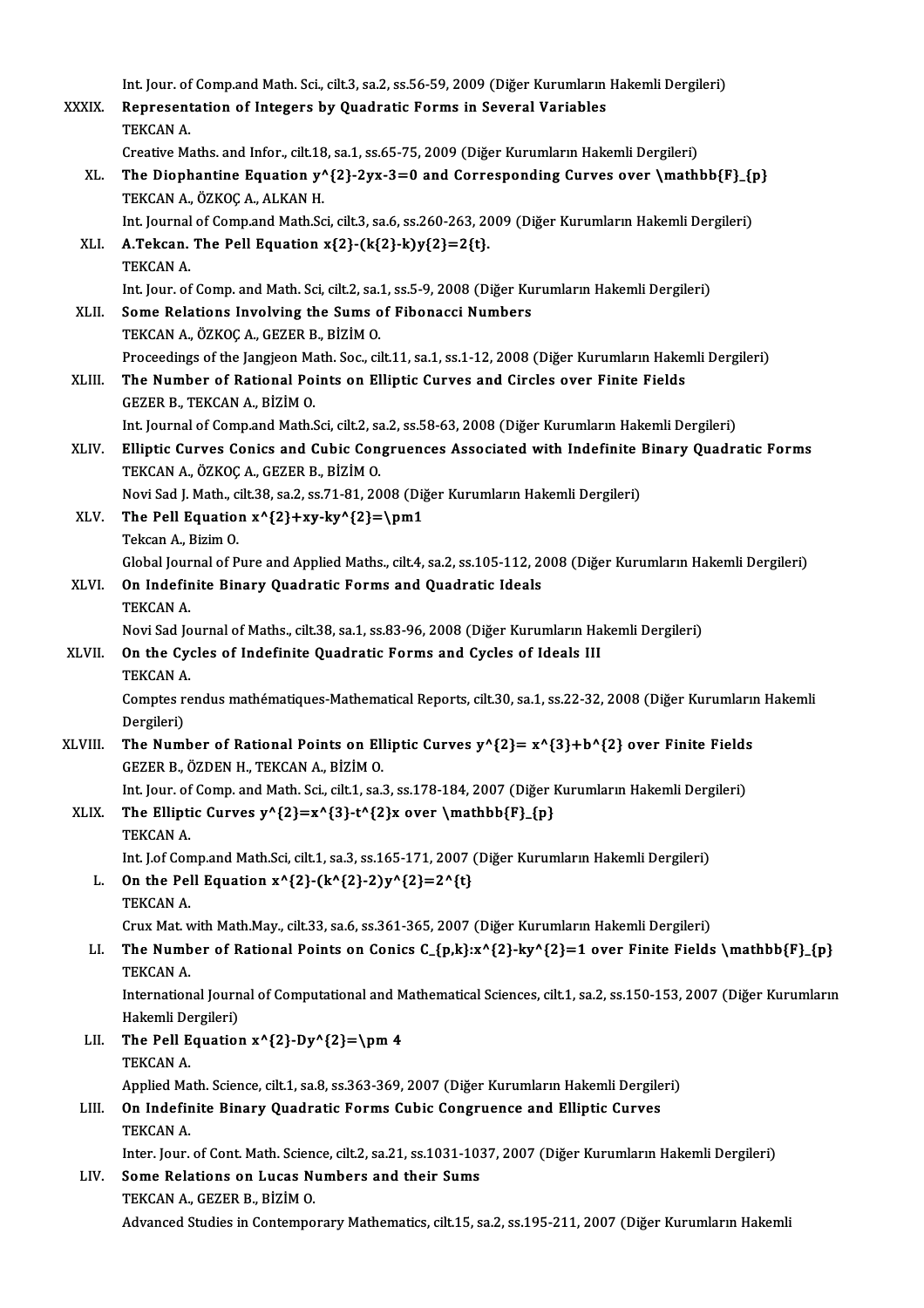|              | Dergileri)                                                                                                                           |
|--------------|--------------------------------------------------------------------------------------------------------------------------------------|
| LV.          | Representations of Positive Integers by Positive Quadratic Forms and the Fourier Coefficients of                                     |
|              | <b>Cusp Forms</b>                                                                                                                    |
|              | TEKCAN A.                                                                                                                            |
|              | Southeast Asian Bull. of Maths, cilt.31, ss.349-362, 2007 (Diğer Kurumların Hakemli Dergileri)                                       |
| LVI.         | Some Algebraic Properties of Universal and Regular Covering Spaces                                                                   |
|              | TEKCAN A.                                                                                                                            |
|              | International Journal of Comp. and Mathematics Sciences, cilt.1, sa.4, ss.251-254, 2007 (Diğer Kurumların Hakemli<br>Dergileri)      |
| LVII.        | A Second Approach to the Proper Cycles of Indefinite Quadratic Forms and their Right Neighbors                                       |
|              | <b>TEKCAN A</b>                                                                                                                      |
|              | International Journal of Contemporary Math. Sci, cilt.2, sa.6, ss.249-260, 2007 (Diğer Kurumların Hakemli                            |
|              | Dergileri)                                                                                                                           |
| LVIII.       | On the Integer Solutions of the Pell Equation $x^{(2)-dy^{(2)}=2^{(t)}}$                                                             |
|              | Tekcan A., Gezer B., Bizim O.                                                                                                        |
|              | Int. Jour. of Comp. and Math, cilt.1, sa.3, ss.204-208, 2007 (Diğer Kurumların Hakemli Dergileri)                                    |
| LIX.         | Solving the Pell Equation using the Fundamental Element of the Field \mathbb{Q}(\sqrt{\Delta })<br>Tekcan A., Bizim O., Bayraktar M. |
|              | Southeast Asian Bull. of Maths., cilt.30, ss.355-366, 2006 (Diğer Kurumların Hakemli Dergileri)                                      |
| LX.          | Signatures of the Special Congruence Subgroup of the Extended Modular Group                                                          |
|              | TEKCAN A.                                                                                                                            |
|              | Southeast Asian Bull. of Maths., cilt.30, ss.1147-1156, 2006 (Diğer Kurumların Hakemli Dergileri)                                    |
| LXI.         | The Number of Representations of Positive Integers by Positive Quadratic Forms                                                       |
|              | TEKCAN A., BİZİM O., CANGÜL İ. N.                                                                                                    |
|              | Proceedings of the Jangjeon Math. Soc., cilt.9, sa.2, ss.125-136, 2006 (Diğer Kurumların Hakemli Dergileri)                          |
| LXII.        | Cycles of Indefinite Quadratic Forms and Cycles of Ideals<br><b>TEKCAN A</b>                                                         |
|              | Hacettepe Journal of Maths. and Sta., cilt.35, sa.1, ss.63-70, 2006 (Diğer Kurumların Hakemli Dergileri)                             |
| LXIII.       | On the Quadratic Irrationals Quadratic Ideals and Indefinite Quadratic Forms                                                         |
|              | TEKCAN A., ÖZDEN H.                                                                                                                  |
|              | Bulletin of the Irish Mathematical Society, cilt.58, ss.69-79, 2006 (Diğer Kurumların Hakemli Dergileri)                             |
| LXIV.        | Formulas for the Fourier Coefficients of Cusp Form for Some Quadratic Forms                                                          |
|              | TEKCAN A.                                                                                                                            |
|              | Turkish Journal of Mathematics, cilt.29, ss.141-156, 2005 (Diğer Kurumların Hakemli Dergileri)                                       |
| LXV.         | Representation of Integers by Hermitian Forms                                                                                        |
|              | TEKCAN A.<br>Acta Mathematica Universitatis Comenianae, cilt.74, sa.2, ss.205-209, 2005 (Diğer Kurumların Hakemli Dergileri)         |
| LXVI.        | Representations of Positive Integers by a Direct Sum of Quadratic Forms                                                              |
|              | TEKCAN A.                                                                                                                            |
|              | Results in Mathematics, cilt.46, ss.146-163, 2004 (Diğer Kurumların Hakemli Dergileri)                                               |
| <b>LXVII</b> | On the Number of Representations of Positive Integers by Quadratic Forms as the Basis of the Space                                   |
|              | $S_{4}(\Gamma_{0}(47),1)$                                                                                                            |
|              | Tekcan A, Bizim O.                                                                                                                   |
|              | Int. Jour. of Math. and Math. Sci, cilt.2014, sa.12, ss.637-646, 2004 (Diğer Kurumların Hakemli Dergileri)                           |
| LXVIII.      | On the Representation of Positive Integers by Quadratic Forms with Seven Variables                                                   |
|              | Tekcan A, Bizim O<br>Southeast Asian Bull. of Maths., cilt.28, sa.5, ss.875-886, 2004 (Diğer Kurumların Hakemli Dergileri)           |
| LXIX.        | Pell Equation $x^{\wedge}{2}$ -Dy $^{\wedge}{2}$ =2, II                                                                              |
|              | TEKCAN A.                                                                                                                            |
|              | Bulletin of Irish Math. Society, cilt.54, ss.73-89, 2004 (Diğer Kurumların Hakemli Dergileri)                                        |
| LXX.         | The Connection between Quadratic Forms and the Extended Modular Group                                                                |
|              |                                                                                                                                      |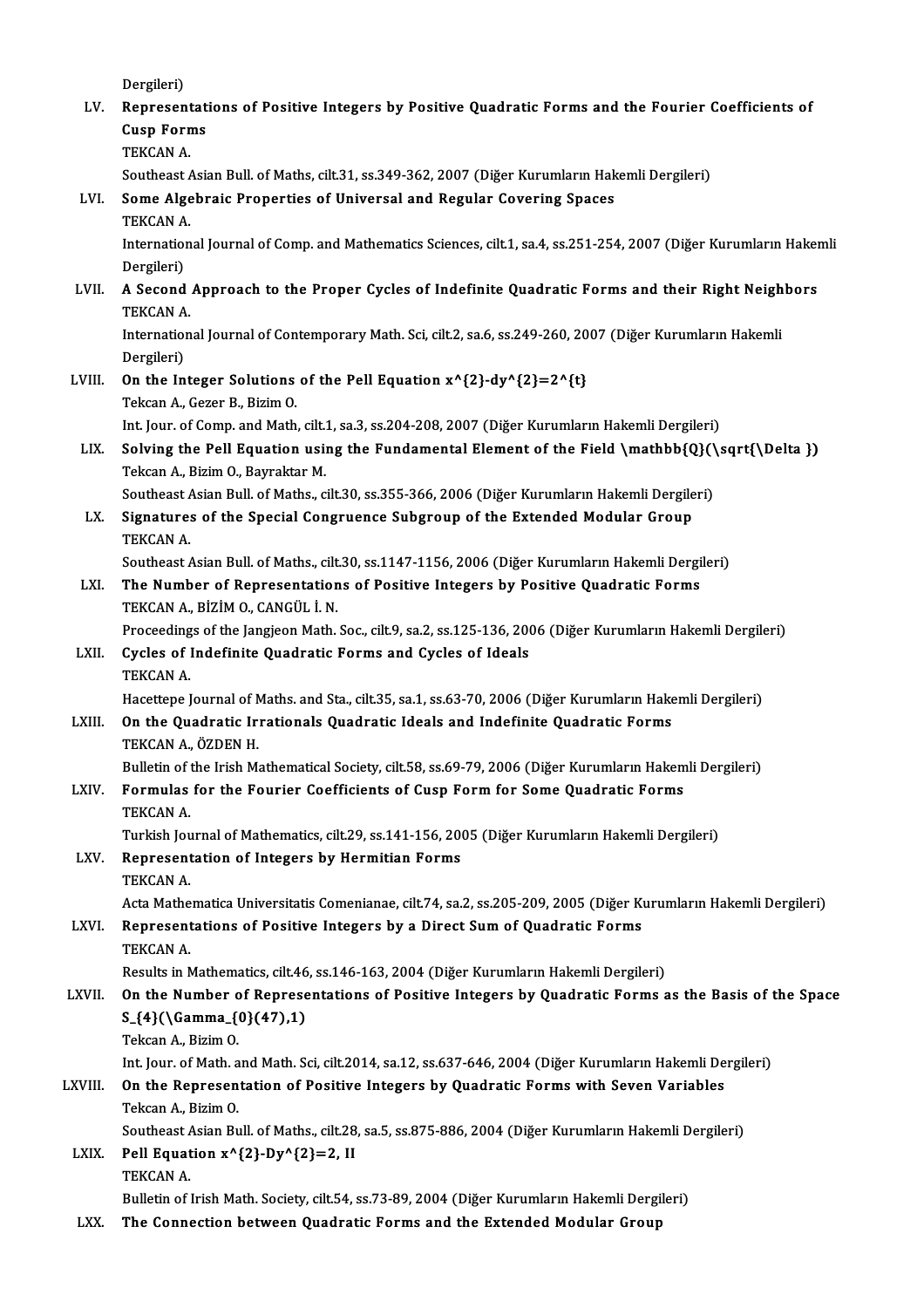TekcanA.,BizimO.

Tekcan A., Bizim O.<br>Mathematica Bohemica, cilt.128, sa.3, ss.225-236, 2003 (Diğer Kurumların Hakemli Dergileri)<br>On the Govening Space and the Automorphiam Group of the Govening Space

Tekcan A., Bizim O.<br>Mathematica Bohemica, cilt.128, sa.3, ss.225-236, 2003 (Diğer Kurumların Hakemli De<br>LXXI. On the Covering Space and the Automorphism Group of the Covering Space<br>Tekson A. Bayraktar M. Bizim O. On the Covering Space and the Automorphism Group of the Covering Space<br>Tekcan A., Bayraktar M., Bizim O. Balkan Journal of Geometry and Its App, cilt.8, sa.1, ss.101-108, 2003 (Diğer Kurumların Hakemli Dergileri)

# вакан journal of Geomet<br>Kitap & Kitap Bölümleri

- **I. İleri Analiz**<br>I. İleri Analiz<br>TEVCAN A I. **İleri Analiz**<br>TEKCAN A. DoraYayıncılık,2020 TEKCAN A.<br>Dora Yayıncılık, 2020<br>II. Genel Matematik I
- Bizim O., Tekcan A., Gezer B.<br>Dora, Bursa, 2010 Genel Matematik<br>Bizim O., Tekcan A.,<br>Dora, Bursa, 2010<br>Conel Matematik
- III. Genel Matematik II Dora, Bursa, 2010<br>Genel Matematik II<br>Bizim O., Tekcan A., Gezer B.<br>Dora Bursa 2000 Genel Matematik<br>Bizim O., Tekcan A.,<br>Dora, Bursa, 2009

# bora, bursa, 2009<br>Hakemli Kongre / Sempozyum Bildiri Kitaplarında Yer Alan Yayınlar

akemli Kongre / Sempozyum Bildiri Ki<br>I. Some Relations via k Balancing Numbers<br>ÖZKOC A TEKCAN A I. Some Relations via k Balancing Numbers<br>ÖZKOÇ A., TEKCAN A. Some Relations via k Balancing Numbers<br>ÖZKOÇ A., TEKCAN A.<br>4th Int. Eurasian Conference on Mathematical Sciences and App. (IECMSA-20015), Atina, Yunanistan, 31 Ağustos -<br>02 Erlül 2015, cilt 1, ss 29 ÖZKOÇ A., TEKCAN A.<br>4th Int. Eurasian Conferen<br>03 Eylül 2015, cilt.1, ss.29<br>Triangular and Square 03 Eylül 2015, cilt.1, ss.29<br>II. Triangular and Square Triangular Numbers KARADENİZGÖZERİG.,ÖZKOÇA.,TEKCANA. Numerical Computations: Theory and Algorithms NUMTA2013, Flerna, İtalya, 17 - 23 Haziran 2013, ss.5 III. Some Properties of Universal Binary Quadratic Forms ÖZKOÇ A., TEKCAN A., MERVE E. Some Properties of Universal Binary Quadratic Forms<br>ÖZKOÇ A., TEKCAN A., MERVE E.<br>The 24th International Conference of Jangjeon Mathematical Society, Konya, Türkiye, 20 - 23 Temmuz 2011, ss.38<br>Integen Solutione of a Specia IV. Integer Solutions of a Special Diophantine Equation The 24th Internation<br>Integer Solutions<br>Ozkoc A., TEKCAN A.<br>International Corfor International Conference on Numerical Analysis and Applied Mathematics (ICNAAM), Halkidiki, Yunanistan, 19 - 25<br>Eylül 2011, cilt.1389 Ozkoc A., TEKCAN A. International Conference on Numerical Analysis and App<br>Eylül 2011, cilt.1389<br>V. On the Integer Solutions of Diophantine Equation<br>Crise A. Telsen A. Cangül i. N. Eylül 2011, cilt.1389<br>On the Integer Solutions of<br>Özkoç A., Tekcan A., Cangül İ. N.<br>Int Congress in Honour of Prof Int. Congress in Honour of Professor H.M.Srivastava on his 70th Birth Anniversary, Bursa, Türkiye, 18 - 21 Ağustos<br>2010, ss.98 Özkoç A., Tekcan A., Cangül İ. N. Int. Congress in Honour of Professor H.M.Srivastava on his 70th Birth Anniversary, Burs<br>2010, ss.98<br>VI. P ve Q parametreli C=C\_{n} Tamsayı Dizisi Üzerinde Bazı Cebirsel Özdeşlikler<br>ÖZVOC A TEVCAN A CANAN V 2010, ss.98<br>**P ve Q parametreli C=C\_{n} 1**<br>ÖZKOÇ A., TEKCAN A., CANAN K.<br>YYUL Ulucal Matamatik Samparu P ve Q parametreli C=C\_{n} Tamsayı Dizisi Üzerinde Bazı Cebirsel Özdeşl<br>ÖZKOÇ A., TEKCAN A., CANAN K.<br>XXIII. Ulusal Matematik Sempozyumu, Kayseri, Türkiye, 4 - 07 Ağustos 2010, ss.71<br>x^{3}\_(t^{3}\_t\x^{3}\_(4t\_3)x | (4t^{3}\_ ÖZKOÇ A., TEKCAN A., CANAN K.<br>XXIII. Ulusal Matematik Sempozyumu, Kayseri, Türkiye, 4 - 07 Ağustos 2010, s:<br>VII. x^{2}-(t^{2}-t)y^{2}-(4t-2)x+(4t^{2}-4t)y=0 Diophantine Denklemi<br>ÖZKOC A. TEKCAN A XXIII. Ulusal Matemati<br>x^{2}-(t^{2}-t)y^{2<br>ÖZKOÇ A., TEKCAN A.<br>5. Ankana Matematik ( x^{2}-(t^{2}-t)y^{2}-(4t-2)x+(4t^{2}-4t)y=0 Diophantine Denkl<br>ÖZKOÇ A., TEKCAN A.<br>5. Ankara Matematik Günleri, Ankara, Türkiye, 3 - 04 Haziran 2010, ss.12<br>Indefinite Kuadratik Fermlerun Denklikleri Tehen Nekteleru ve K ÖZKOÇ A., TEKCAN A.<br>5. Ankara Matematik Günleri, Ankara, Türkiye, 3 - 04 Haziran 2010, ss.12<br>VIII. Indefinite Kuadratik Formların Denklikleri Taban Noktaları ve Komşuları<br>TEKCAN A., ÖZKOC A. 5. Ankara Matematik<br>Indefinite Kuadrati<br>TEKCAN A., ÖZKOÇ A.<br>E. Ankana Matematik Indefinite Kuadratik Formların Denklikleri Taban Noktaları ve F<br>TEKCAN A., ÖZKOÇ A.<br>5. Ankara Matematik Günleri, Ankara, Türkiye, 3 - 04 Haziran 2010, ss.8<br>Primes in 7[evn(? ni i/?)] IX. Primes in Z[exp(2 pi i/3)]<br>Namli D., CANGÜL İ. N., ÇEVİK A. S., GÜNGÖR A. D., TEKCAN A. 5. Ankara Matematik Günleri, Ankara, Türkiye, 3 - 04 Haziran 2<br><mark>Primes in Z[exp(2 pi i/3)]</mark><br>Namli D., CANGÜL İ. N. , ÇEVİK A. S. , GÜNGÖR A. D. , TEKCAN A.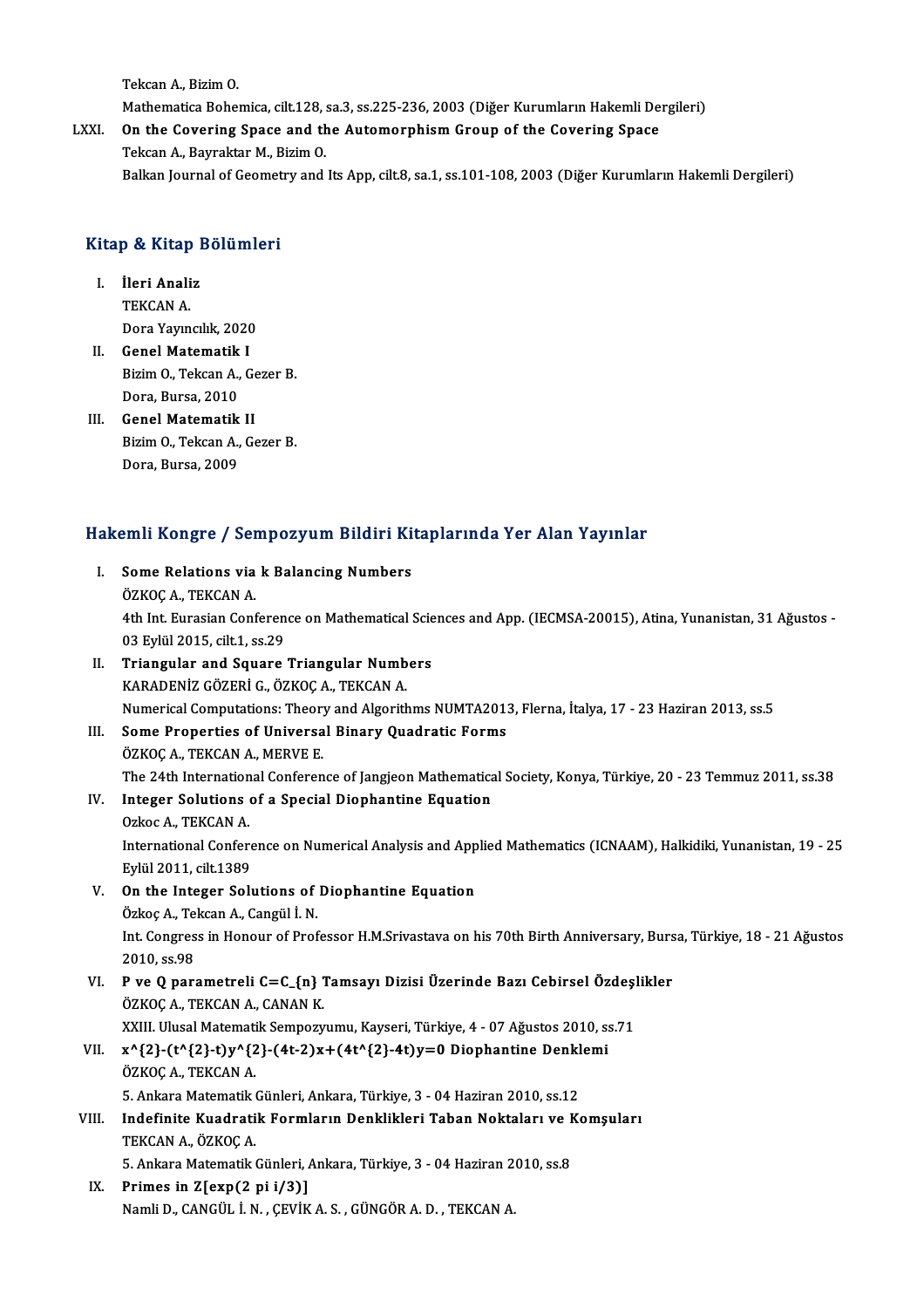International Conference on Numerical Analysis and Applied Mathematics, Rhodes, Yunanistan, 19 - 25 Eylül 2010,<br>Gilt 1281, 99 1130, 1130 International Conferenc<br>cilt.1281, ss.1129-1130<br>Indefinite Quedratie l International Conference on Numerical Analysis and App<br>cilt.1281, ss.1129-1130<br>X. Indefinite Quadratic Forms and their Neighbours<br>TEVCAN A Orkes A GANGÜL LN

cilt.1281, ss.1129-1130<br>Indefinite Quadratic Forms an<br>TEKCAN A., Ozkoc A., CANGÜL İ. N.<br>International Cenference en Nume X. Indefinite Quadratic Forms and their Neighbours<br>TEKCAN A., Ozkoc A., CANGÜL İ. N.<br>International Conference on Numerical Analysis and Applied Mathematics, Rhodes, Yunanistan, 19 - 25 Eylül 2010,<br>cilt.1281, ss.1102-1105 TEKCAN A., Ozkoc A., CA<br>International Conferenc<br>cilt.1281, ss.1102-1105<br>Indofinite Kuadratik International Conference on Numerical Analysis and Applied Mathematics, R<br>cilt.1281, ss.1102-1105<br>XI. Indefinite Kuadratik Formlar Eliptik Eğriler ve Kübik Kongrüanslar<br>ÖZKOC A. TEKCAN A cilt.1281, ss.1102-110<br>Indefinite Kuadrati<br>ÖZKOÇ A., TEKCAN A.<br>YYU Ulusal Matamatil Indefinite Kuadratik Formlar Eliptik Eğriler ve Kübik Kongrüanslar<br>ÖZKOÇ A., TEKCAN A.<br>XXII. Ulusal Matematik Sempozyumu, İzmir, Türkiye, 31 Ağustos - 03 Eylül 2009, ss.64<br>İndefinite Kuadratik Formların Sağ ve Sel Komsular ÖZKOÇ A., TEKCAN A.<br>XXII. Ulusal Matematik Sempozyumu, İzmir, Türkiye, 31 Ağus<br>XII. İndefinite Kuadratik Formların Sağ ve Sol Komşuları<br>TEKCAN A., ÖZKOÇ A. XXII. Ulusal Matematik<br>İndefinite Kuadrati<br>TEKCAN A., ÖZKOÇ A.<br>YYU. Ulusal Matematik XXII. Ulusal Matematik Sempozyumu, İzmir, Türkiye, 31 Ağustos - 03 Eylül 2009, ss.70 XIII. The Relationship among Elliptic Divisibility Sequences Elliptic Curves and Binary Quadratic Forms GEZERB.,ÖZKOÇA.,TEKCANA.,BİZİMO. The Relationship among Elliptic Divisibility Sequences Elliptic Curv<br>GEZER B., ÖZKOÇ A., TEKCAN A., BİZİM O.<br>Antalya Algebra Days X, Antalya, Türkiye, 28 Mayıs - 01 Haziran 2008, ss.45<br>The Number of Bational Beints en Elli GEZER B., ÖZKOÇ A., TEKCAN A., BİZİM O.<br>Antalya Algebra Days X, Antalya, Türkiye, 28 Mayıs - 01 Haziran 2008, ss.45<br>XIV. The Number of Rational Points on Elliptic Curves Related to Binary Quadratic Forms<br>TEKCAN A. ÖZKO Antalya Algebra Days<br>**The Number of Rat**<br>TEKCAN A., ÖZKOÇ A.<br>Antalya Algebra Days The Number of Rational Points on Elliptic Curves Related to Binary Qu<br>TEKCAN A., ÖZKOÇ A.<br>Antalya Algebra Days X, Antalya, Türkiye, 28 Mayıs - 01 Haziran 2008, ss.38-39<br>On the Ellintic Divisibility Seguences even Einite Ei TEKCAN A., ÖZKOÇ A.<br>Antalya Algebra Days X, Antalya, Türkiye, 28 Mayıs - 01 Hazira<br>XV. On the Elliptic Divisibility Sequences over Finite Fields<br>CEZER R. RİZIM O. TEKÇAN A. Antalya Algebra Days X, Antalya<br>**On the Elliptic Divisibility S**<br>GEZER B., BİZİM O., TEKCAN A. On the Elliptic Divisibility Sequences over Finite Fields<br>GEZER B., BİZİM O., TEKCAN A.<br>5-th Europan Congress of Mathematics, Amsterdam, Hollanda, 14 - 18 Temmuz 2008, ss.85<br>Bight Noighbors and Base Boints of Indefinite Bi GEZER B., BIZIM O., TEKCAN A.<br>5-th Europan Congress of Mathematics, Amsterdam, Hollanda, 14 - 18 Temmuz 2<br>XVI. Right Neighbors and Base Points of Indefinite Binary Quadratic Forms<br>TEKCAN A., GEZER B., BIZIM O. 5-th Europan Congress of Math<br>Right Neighbors and Base F<br>TEKCAN A., GEZER B., BİZİM O.<br>Warkaban an Mathamatical Ma Right Neighbors and Base Points of Indefinite Binary Quadratic Forms<br>TEKCAN A., GEZER B., BİZİM O.<br>Workshop on Mathematical Methods in Applied Science, Bursa, Türkiye, 22 - 23 Mayıs 2008, ss.38<br>Some Proporties of Ellintic XVII. Some Properties of Elliptic Divisibility Sequences over Finite Fields<br>GEZER B., BİZİM O., TEKCAN A. Workshop on Mathematical Me<br>Some Properties of Elliptic<br>GEZER B., BİZİM O., TEKCAN A.<br>Workshop on Mathematical Me Workshop on Mathematical Methods in Applied Science, Bursa, Türkiye, 22 - 23 Mayıs 2008, ss.36 XVIII. On the Singular Elliptic Curves over Finite Fields GEZERB.,BİZİMO.,TEKCANA. On the Singular Elliptic Curves over Finite Fields<br>GEZER B., BİZİM O., TEKCAN A.<br>Antalya Algebra Days IX, Antalya, Türkiye, 22 - 27 Mayıs 2007, ss.61<br>The Connection between Bringinal Indefinite Quedratis Ferr XIX. The Connection between Principal Indefinite Quadratic Forms and Elliptic Curves<br>TEKCAN A., GEZER B., BİZİM O. Antalya Algebra Days IX, Antaly<br>The Connection between Pr<br>TEKCAN A., GEZER B., BİZİM O.<br>Antalya Algebra Days IX. Antaly The Connection between Principal Indefinite Quadratic Form<br>TEKCAN A., GEZER B., BİZİM O.<br>Antalya Algebra Days-IX, Antalya, Türkiye, 22 - 27 Mayıs 2007, ss.66<br>Senlu Gisimler Üzerinde Tanımlı vê (3) – vê (3) + bê (3) Elintik TEKCAN A., GEZER B., BİZİM O.<br>Antalya Algebra Days-IX, Antalya, Türkiye, 22 - 27 Mayıs 2007, ss.66<br>XX. Sonlu Cisimler Üzerinde Tanımlı y^{2}=x^{3}+b^{2} Eliptik Eğrileri Üzerindeki Rasyonel Noktaların<br>Sonlu Antalya<br>Sonlu<br>Sayısı<br>Özpen Sonlu Cisimler Üzerinde Tanımlı y^<br>Sayısı<br>ÖZDEN H., İNAM İ., TEKCAN A., BİZİM O.<br>YIY Hlugel Metemetik Semnerrumu, Küt Sayısı<br>ÖZDEN H., İNAM İ., TEKCAN A., BİZİM O.<br>XIX. Ulusal Matematik Sempozyumu, Kütahya, Türkiye, 22 - 25 Ağustos 2006, ss.44 ÖZDEN H., İNAM İ., TEKCAN A., BİZİM O.<br>XIX. Ulusal Matematik Sempozyumu, Kütahya, Türkiye, 22 - 25 Ağustos 2006, ss.44<br>XXI. Sonlu Cisimler Üzerinde Tanımlı Frey Eliptik Eğrileri Üzerindeki Rasyonel Noktalar<br>İNAM İ. ÖZDEN U İNAM İ., ÖZDEN H., TEKCAN A., BİZİM O.<br>XIX. Ulusal Matematik Sempozyumu, Kütahya, Türkiye, 22 - 25 Ağustos 2006, ss.43 Sonlu Cisimler Üzerinde Tanımlı Frey Eliptik Eğrileri Üzerindeki Rasyone<br>İNAM İ., ÖZDEN H., TEKCAN A., BİZİM O.<br>XIX. Ulusal Matematik Sempozyumu, Kütahya, Türkiye, 22 - 25 Ağustos 2006, ss.43<br>İndefinite Kuadratik Fermlerın INAM İ., ÖZDEN H., TEKCAN A., BİZİM O.<br>XIX. Ulusal Matematik Sempozyumu, Kütahya,<br>XXII. İndefinite Kuadratik Formların Devirleri XIX. Ulusal Matematik Sempozyumu, Küt<br>İndefinite Kuadratik Formların Dev<br>TEKCAN A., BİZİM O., ÖZDEN H., İNAM İ.<br>YIY. Hlusal Matematik Sempozyumu, Küt İndefinite Kuadratik Formların Devirleri<br>TEKCAN A., BİZİM O., ÖZDEN H., İNAM İ.<br>XIX. Ulusal Matematik Sempozyumu, Kütahya, Türkiye, 22 - 25 Ağustos 2006, ss.42<br>Pozitif Tanımlı Kuadratik Formların Taban Noktaları. TEKCAN A., BİZİM O., ÖZDEN H., İNAM İ.<br>XIX. Ulusal Matematik Sempozyumu, Kütahya, Türkiye, 22 - 2<br>XXIII. Pozitif Tanımlı Kuadratik Formların Taban Noktaları<br>TEKCAN A. XIX. Ulusal<br>Pozitif Tai<br>TEKCAN A.<br>YVIII. Ulusa XVIII. Ulusal Matematik Sempozyumu, İstanbul, Türkiye, 5 - 08 Eylül 2005, ss.68 TEKCAN A.<br>XVIII. Ulusal Matematik Sempozyur<br>XXIV. Kuadratik Formlar ve İdealler<br>TEKCAN A XVIII. Ulusa<br><mark>Kuadratik</mark><br>TEKCAN A.<br>XVII. Ulusal TEKCAN A.<br>XVII. Ulusal Matematik Sempozyumu, Bolu, Türkiye, 23 - 26 Ağustos 2004, ss.89-101